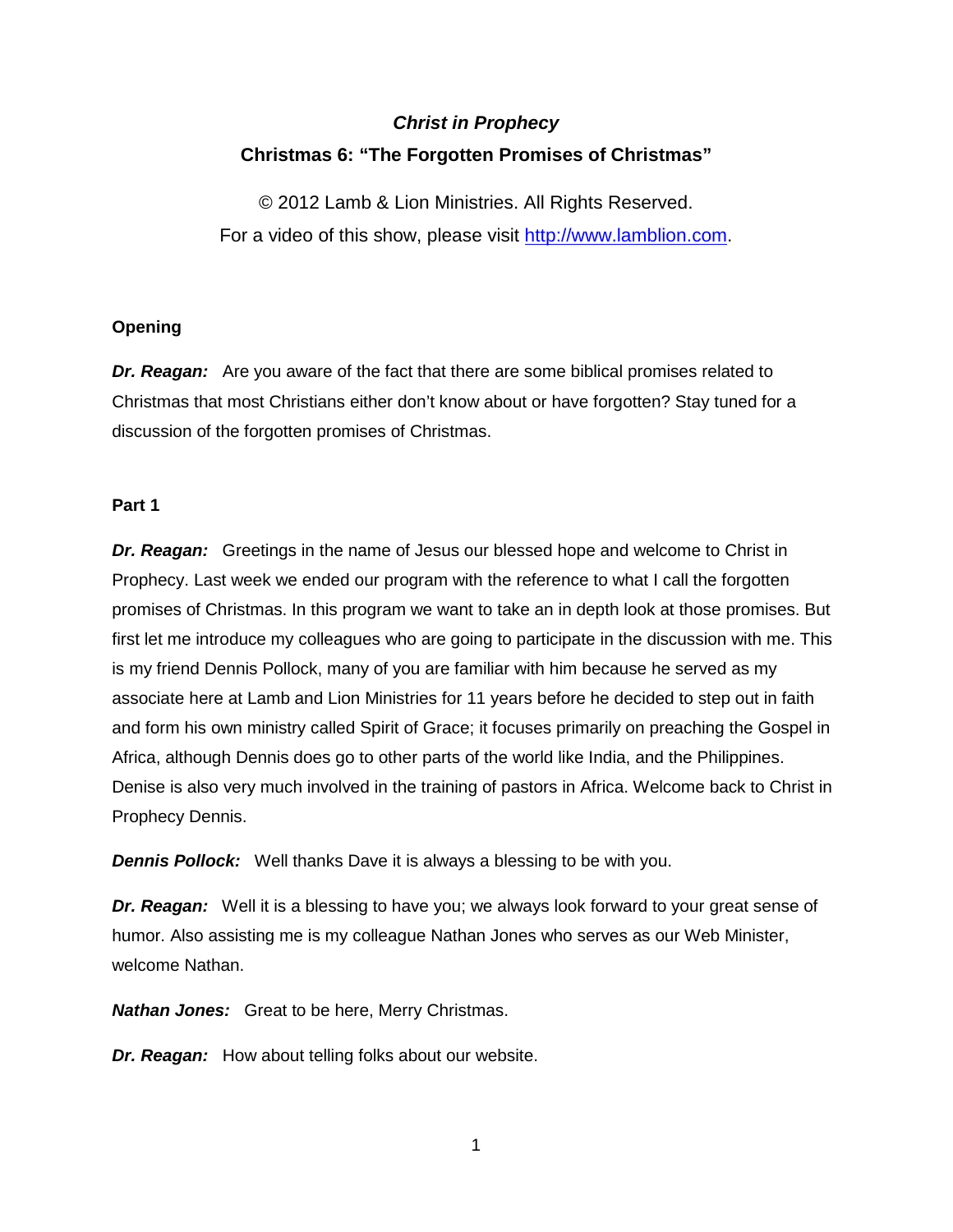**Nathan Jones:** Go to www.lamblion.com, lambion.com, we've got all sorts of great articles on Bible prophecy; we've got all these Christ in Prophecy episodes listed there. We have a blog if you need a daily dose of Bible prophecy. A facebook group, you can talk to people and we have an e-newsletter twice a month you can sign up for that right there.

*Dr. Reagan:* Thank you. Dennis tell people how they can get in touch with your ministry.

*Nathan Jones:* Well our website is spiritofgrace.org, and they can shoot an e-mail directly to me by sending it to dennis@spiritofgrace.org. Or if they have a complaint or a criticism they can send it to davereagan@grumpycomments.org.

#### **Part 2**

*Dr. Reagan:* Well gentlemen I want us to jump right into a discussion of what I call the forgotten promises of Christmas and to get that discussion started let's go to a key Scripture that is found in Luke 1:26-33, and Nathan why don't you read that for us.

**Nathan Jones:** I would be happy to, "Now in the sixth month the angel Gabriel was sent from God to a city in Galilee called Nazareth. Into a virgin engaged to a man whose name was Joseph of the descendents of David and the virgins name was Mary. In coming in he said to her, 'Hail favored one the Lord is with you.' But she was greatly troubled at this statement and kept pondering what kind of salutation this might be. And the angel said to her, 'Do not be afraid Mary for you have found favor with God, and behold you will conceive in your womb and bear a son and you shall name Him Jesus. He will be great, He will be called the Son of the most high, and the Lord God will give Him the throne of His father David, and He will reign over the house of Jacob forever and His kingdom will have no end."

*Dr. Reagan:* Thank you Nathan. Now folks I want you to note that this passage contains seven promises: (1) Mary will conceive and give birth to a son, (2) He will be named Jesus, (3) He will be great, (4) He will be called the Son of the Most High, (5) He will be given the throne of David, (6) He will reign over the house of Jacob forever, (7) there will be no end to His Kingdom. Now gentlemen of these seven prophecies which do you think have been fulfilled?

**Dennis Pollock:** Well the first four have definitely been fulfilled already. The idea that Mary would conceive and bear a son we know that is historically true; Mary a young Jewish virgin conceived bore a son. The next one said His name would be called Jesus; Jesus is the Hebrew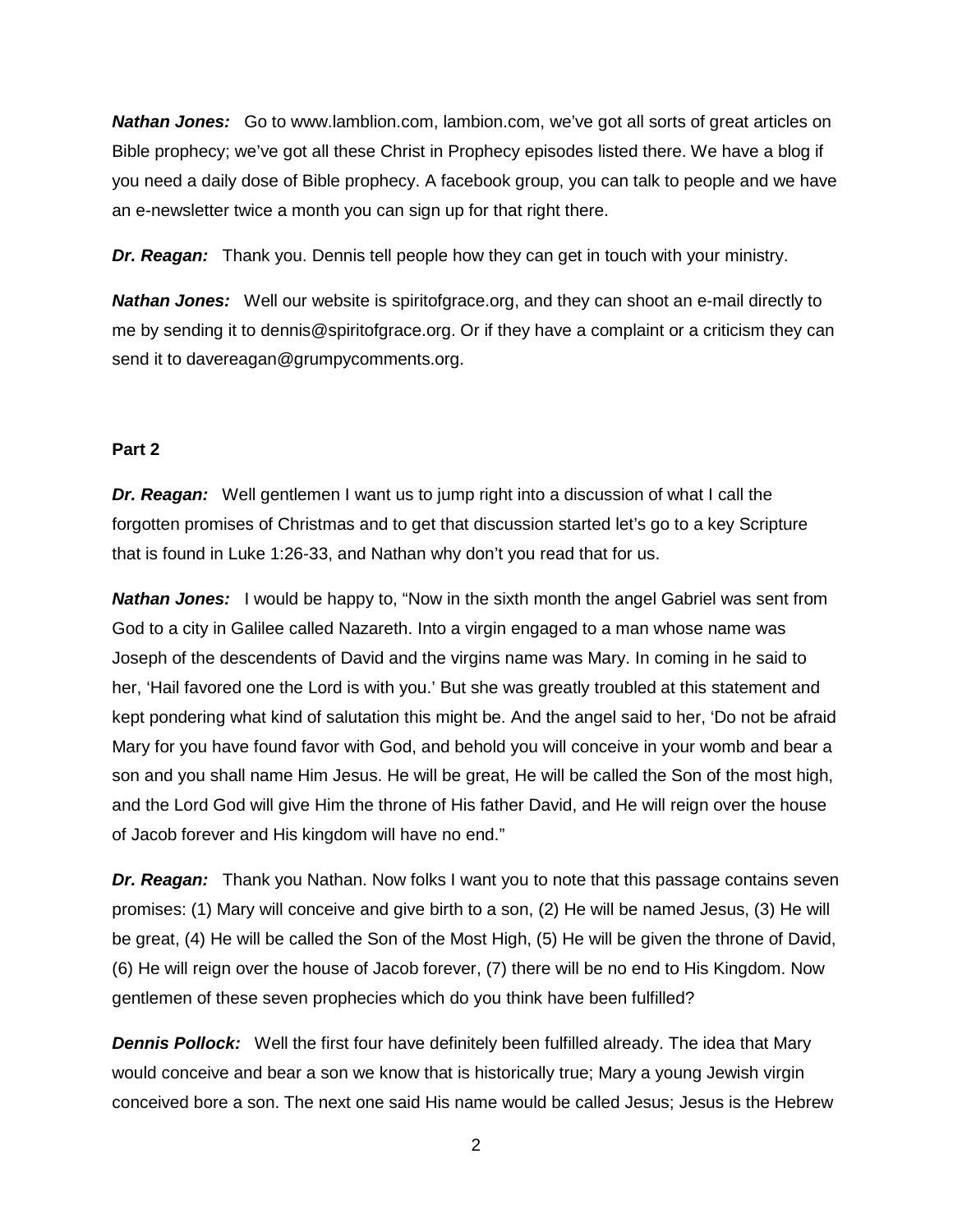name that means the Lord is Salvation. Jesus actually Yeshua and that was fulfilled as well. The Bible goes on to say that "He would be great," well there is no person that could ever be considered any greater, even by secular standards.

*Dr. Reagan:* We measure time by Him.

**Dennis Pollock:** We measure time by Him, He has affected history more than any other person ever has, and is the most famous person that has ever lived on the planet. He also happened to be God manifested in the flesh which makes Him great as well. And then finally the fourth one is that He would be called the Son of God, He of course is the Son of God, he made that plain, and the Scriptures make that plain, so those four have been fulfilled exactly as they were predicted.

*Dr. Reagan:* How about it Nathan, do you think so?

*Nathan Jones:* Definitely, I agree with you Dennis the first four have definitely been fulfilled because the last three have not.

*Dr. Reagan:* Well that is the interesting thing about this, and that is that I think everyone out there who calls themselves a Christian regardless of denomination, whether Protestant, Catholic, or whatever would agree that those four have been fulfilled and fulfilled literally for their plain sense meaning. But that leaves us with three that appear to be unfulfilled, and folks they are: Will He be given the throne of David, and second He will reign over the house of Jacob forever, and third there will be no end to His Kingdom. What about it fellas have those been fulfilled.

*Dennis Pollock:* No Dave, they really haven't. One thing that's interesting in those promises particularly those first two that you mentioned, He will be given the throne of David, He will reign over the house of Jacob forever, is that they have a very Jewish sound to them. The throne of David was actually a literal place of government over the nation of Israel.

*Dr. Reagan:* In the city of Jerusalem.

*Dennis Pollock:* In the city of Jerusalem, and then the house of Jacob was clearly the Jews, it was the Jewish people, this was the house of Jacob. By no stretch of the imagination can you declare that He has reigned over the house of Jacob, or that He is reigning over the house of Jacob, and of course Scripture goes on to say this will go on forever, so those have not happened. And you are left with the conundrum of saying either they are not going to happen,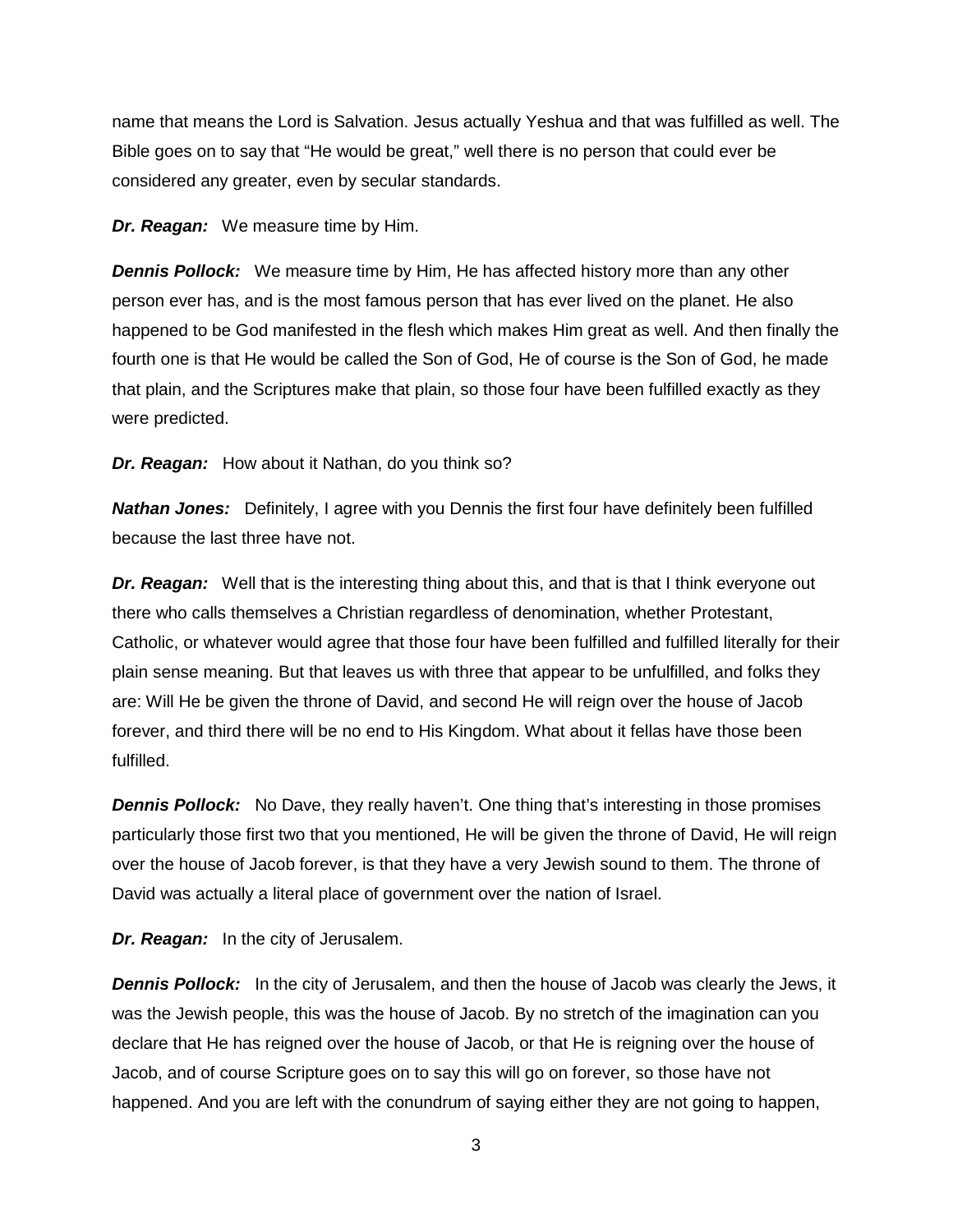which is unacceptable, or some would say, well it is all symbolic and it doesn't really mean anything, or it means the Church. Or you could say it is going to happen which of course is the position that you and I would take.

*Dr. Reagan:* Well folks, I would agree that these three prophecies are unfulfilled. But I want to hasten to point out that the leaders of the Catholic Church and the leaders of the vast majority of Protestant denominations in the world today would strongly disagree. The fact of the matter is that the predominate Catholic and Protestant viewpoint is that these three prophecies like the first four have already been fulfilled. The argument goes like this, the first four prophecies were literally fulfilled in the life of Jesus, the last three have been figuratively or symbolic, or spiritually fulfilled in the life of the Church. What about it fellas, have these been spiritually, Nathan?

*Nathan Jones:* You know if you read other passages that talk about when Jesus rules and reigns here on earth it doesn't happen. If I go to Isaiah 24:23, "The moon will be abash, the sun ashamed because the Lord Almighty will reign on Mount Zion, and in Jerusalem before it's elders." Or Isaiah 40:4-5, "Every valley should be raised up, every mountain hill made low, the rough ground shall be made level, the rugged places a plain. And the glory of the Lord will be revealed in all of mankind together will see it, for the mouth of the Lord has spoken." Has any of these things happened in history? They haven't, so clearly it is a future event.

**Dr. Reagan:** Is Jesus sitting on the Throne of David today?

*Nathan Jones:* No, and it can't be argued that God's throne is the throne of David. It's God's throne not David's throne.

*Dr. Reagan:* Yeah the Bible says He sits on the right hand of His father on His throne, on the Father's throne.

#### *Nathan Jones:* Right.

*Dr. Reagan:* But this says that He is going to be given the throne of David, which is always as you said been in Jerusalem. And He is not in Jerusalem today sitting on the throne of David. And then the one about He will reign over the house of Jacob forever. Well I grew up in a church and this is what is normally taught in Christendom that means He is going to reign over the church, that He is reigning over the Church. Well yes He is reigning over the Church right now, but the Church is not the house of Jacob.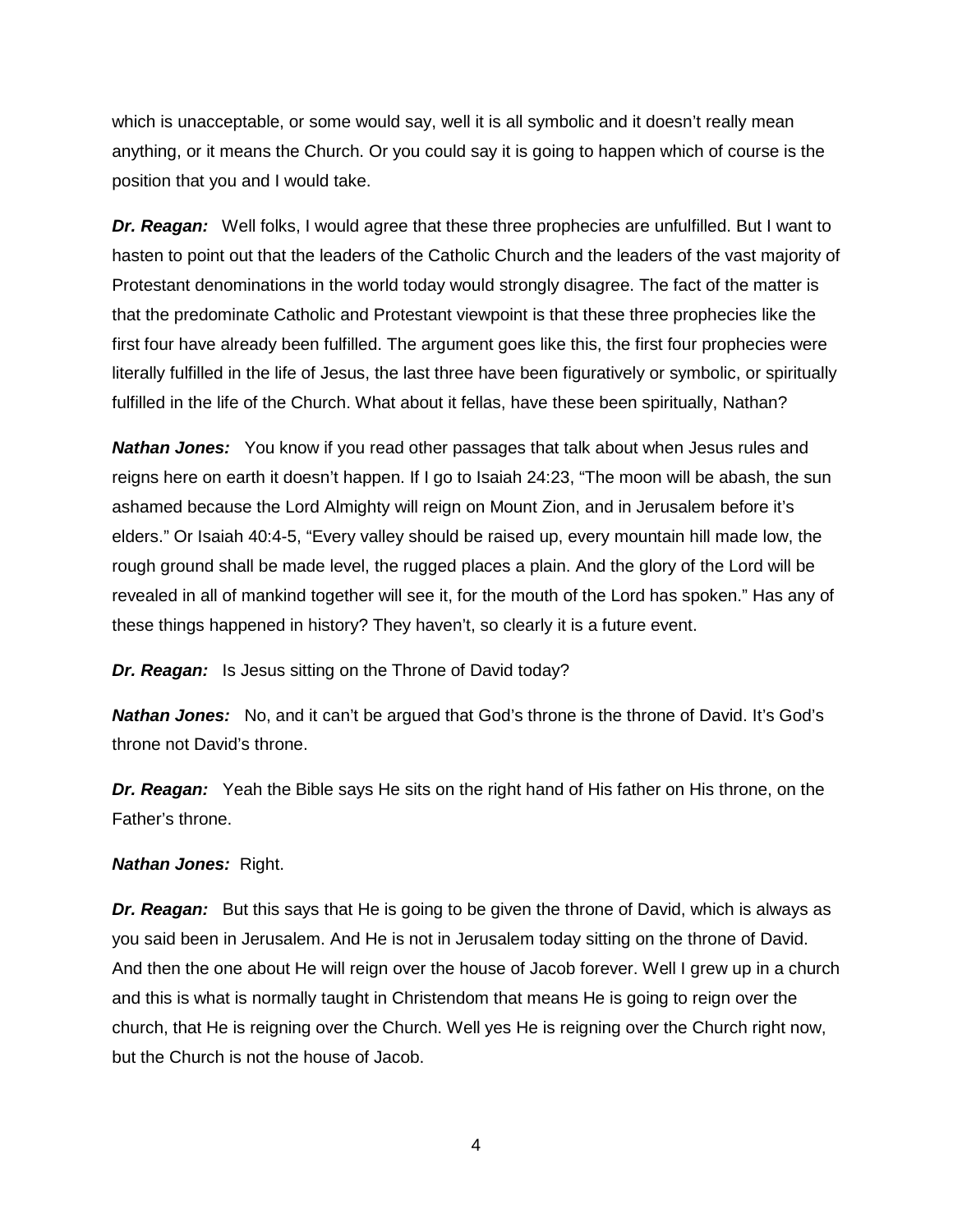*Dennis Pollock:* Yeah, there are a number of people sad to say that have a couple of stamps that they stamp prophecies with. One of them says, "Does not apply to the Jews, applies to the Church." So you show them some prophecy that predicts glorious things for the Jews, Jesus reigning over the Jews, the Jews being raised up and they stamp it, "doesn't apply, applies to the church." The other stamp is symbolic; they will just stamp everything symbolic no matter what you give them. So they write off all these tremendous prophecies.

*Dr. Reagan:* And it is so, it's not really logical to say that the first four are literally fulfilled and the last three are symbolically fulfilled. And particularly when you consider that the First Coming prophecies were all fulfilled in their literal plain sense meaning.

*Dennis Pollock:* Exactly.

*Dr. Reagan:* Not symbolically, not spiritually. Spiritualization people love to get involved in because you can play God when you spiritualize, because you can make the Scriptures say anything you want it to say.

#### *Dennis Pollock:* Yeah.

*Nathan Jones:* And it is a sad testament to our Christian faith if our hope is the Lord's return, and we just kind of say that it's not really happening, it was fulfilled in the past, we lose that hope that we have in Jesus. And we don't have as depth of Christian life like we should.

**Dr. Reagan:** And another aspect of that of course that you hinted out Denise is Replacement Theology which says God has washed His hands of the Jews, has no purpose left for the Jews and therefore the Church has inherited all of the promises of Israel. In the original King James Version in 1611 in the Old Testament in many of the chapters in Isaiah they put in chapter headings that said, "God makes promises to the Church," it didn't have anything to do with the Church, they were promises to Israel, to the Jewish people.

#### *Nathan Jones:* Yeah.

*Dr. Reagan:* And so we have this idea that the Church has replaced Israel therefore the Church has inherited all these promises and therefore the Church has fulfilled all these promises.

**Dennis Pollock:** Yeah, it basically dilutes prophecy to the point where it almost means nothing. And prophecy is such a rich aspect of Scripture. There are so many specific details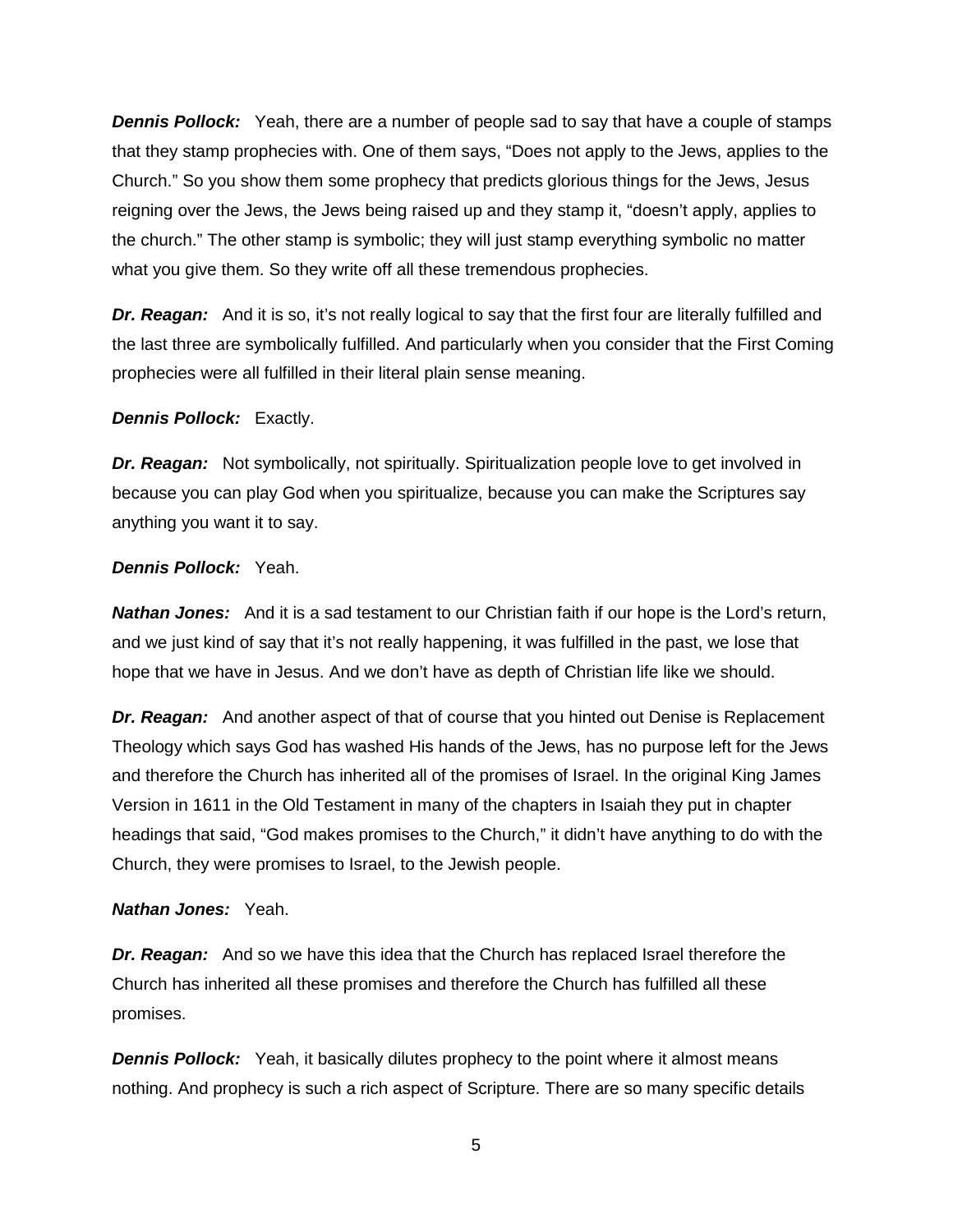about what God will do, and if you read them and you say to yourself, "God really means what He says here, He is really going to do this." You are enriched so immensely…

#### *Nathan Jones:* Exactly.

*Dennis Pollock:* … in understanding, the future it is exciting, it's inspiring, it builds your faith. But if you just say that it is all symbolic, it doesn't mean anything, than all that prophecy, all these Scriptures, the Scriptures of Isaiah talking about the wolf and the lamb feeding together and the lion eating straw like the ox and all these other tremendous prophecies are diluted to the point where they mean nothing, and the details then are irrelevant. Imagine if I were to write a book on how to lose weight and the only words in the book were, "Don't eat so much." It would be just something that would be meaningless because it has not detail, no depth, no substance, it's true, but it is meaningless. And that is what people do with prophecy, they basically just condense it down to the point where all it means is in the end good will win over evil and don't try to figure anything out but that. And they have diluted it down to the point where it is not exciting, it is not inspiring, and it is essentially meaningless.

*Dr. Reagan:* It is all going to pan out in the end.

*Nathan Jones:* Yeah, Amillennialist.

*Dr. Reagan:* I remember one time you told me that so many pastors tell you, "It is just all going to pan out in the end." And you said those guys would be really good members of the nonothing party back before the Civil War.

*Dennis Pollock:* Exactly.

*Dr. Reagan:* They don't know nothing and they are proud of not knowing nothing.

*Dennis Pollock:* That is the problem, it is one thing to not know anything it is another thing to be proud of it and go around making jokes about it and pokes about it.

*Dr. Reagan:* People always make the comment to me that the promises that God made to the Jewish people have now been transferred to the Church I always say, "Well does that mean that the promises He's made to the Church might be transferred to someone else?"

**Dennis Pollock:** Yeah, it is such a sad thing. It reminds me of something that happened with my son when he was, my youngest son when he was small. He got into some trouble and we were all gathered around to kind of, I went there to kind of deal with the problem. And he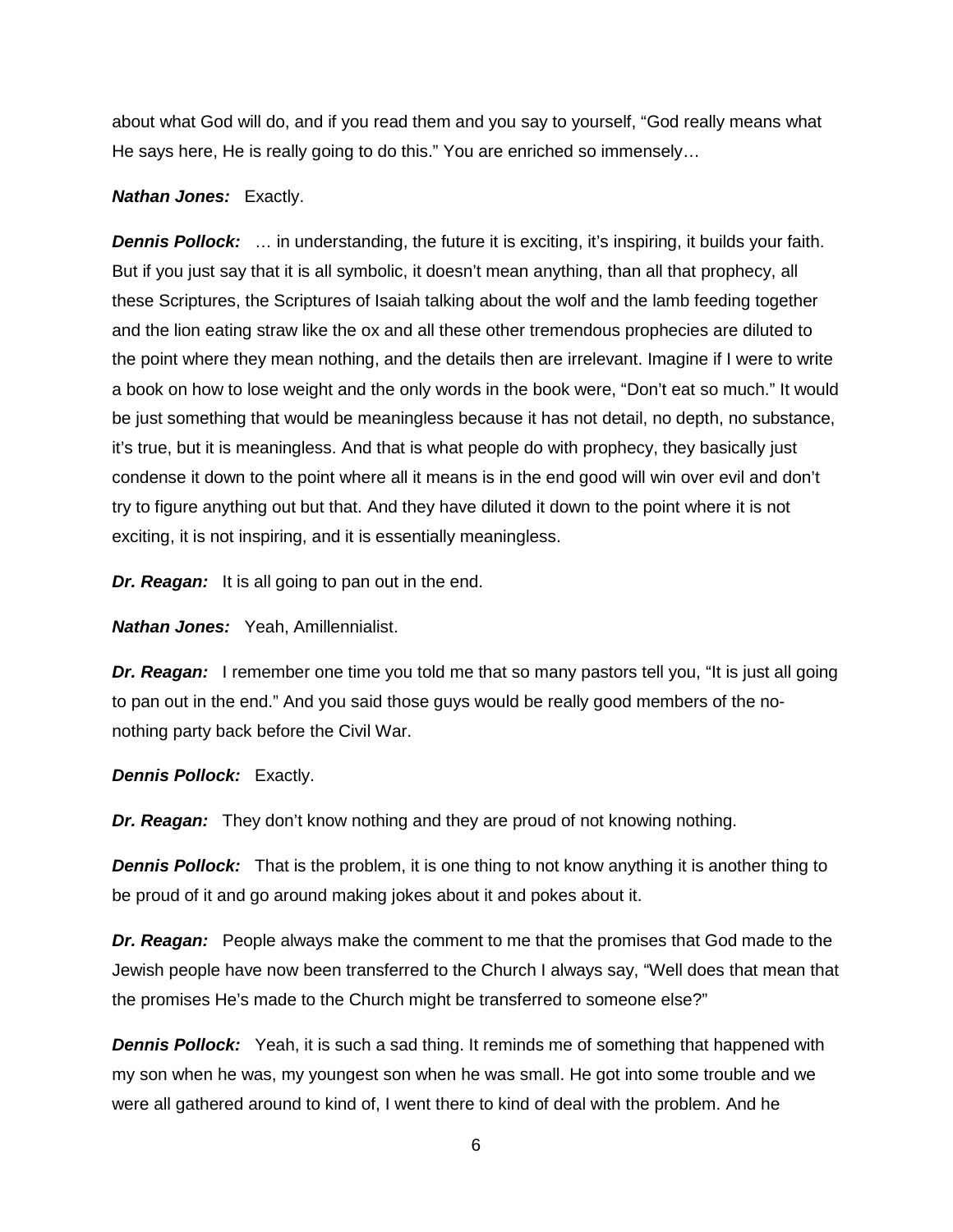thought that he could get out of it by 2 words, he looked up at me and he said, "I was just kidding," and made a little funny laugh and he thought that would solve everything. A lot of people think that is what God meant when He was talking to the Jews about all these tremendous promises, Amos 9 all these wonderful things that He says will happen. And they are saying well God just said, He actually wasn't telling the truth He was just kidding, it basically makes Scripture so weak. And you know when we put our faith in Christ we value the integrity of the Word of God.

#### *Dr. Reagan:* Yes.

*Dennis Pollock:* We believe it means what it says and if prophecy doesn't mean what it says who is to say anything means what it says.

#### **Part 3**

*Dr. Reagan:* Folks those who take the position that the last three promises made to Mary by the angel Gabriel have been fulfilled spiritually in the Church are called Amillennialist. These are the people who argue that there is not going to be any future reign of Jesus on this earth because we are living in the Millennium now. That's right; they are arguing that we are living in the Millennium now. In just a moment we are going to discuss this viewpoint but before we do so let's pause for a song by Sandi Patti called, "Bethlehem Morning," listen carefully to this song because it beautifully interweaves the First Coming of Jesus with the promise that He will come again.

#### **Song**

*Dr. Reagan:* Okay fellas I want to get right to the point here and the point is the Amillennial viewpoint; that is the one that spiritualizes all of these promises. And the Amillennial viewpoint is the one that is predominant among in the field of prophecy today both among Catholics and among Protestants. Most people think the Premillennial view, the Pre-Tribulational view is the predominate viewpoint. It's the one probably had the most publicity but it is not the predominate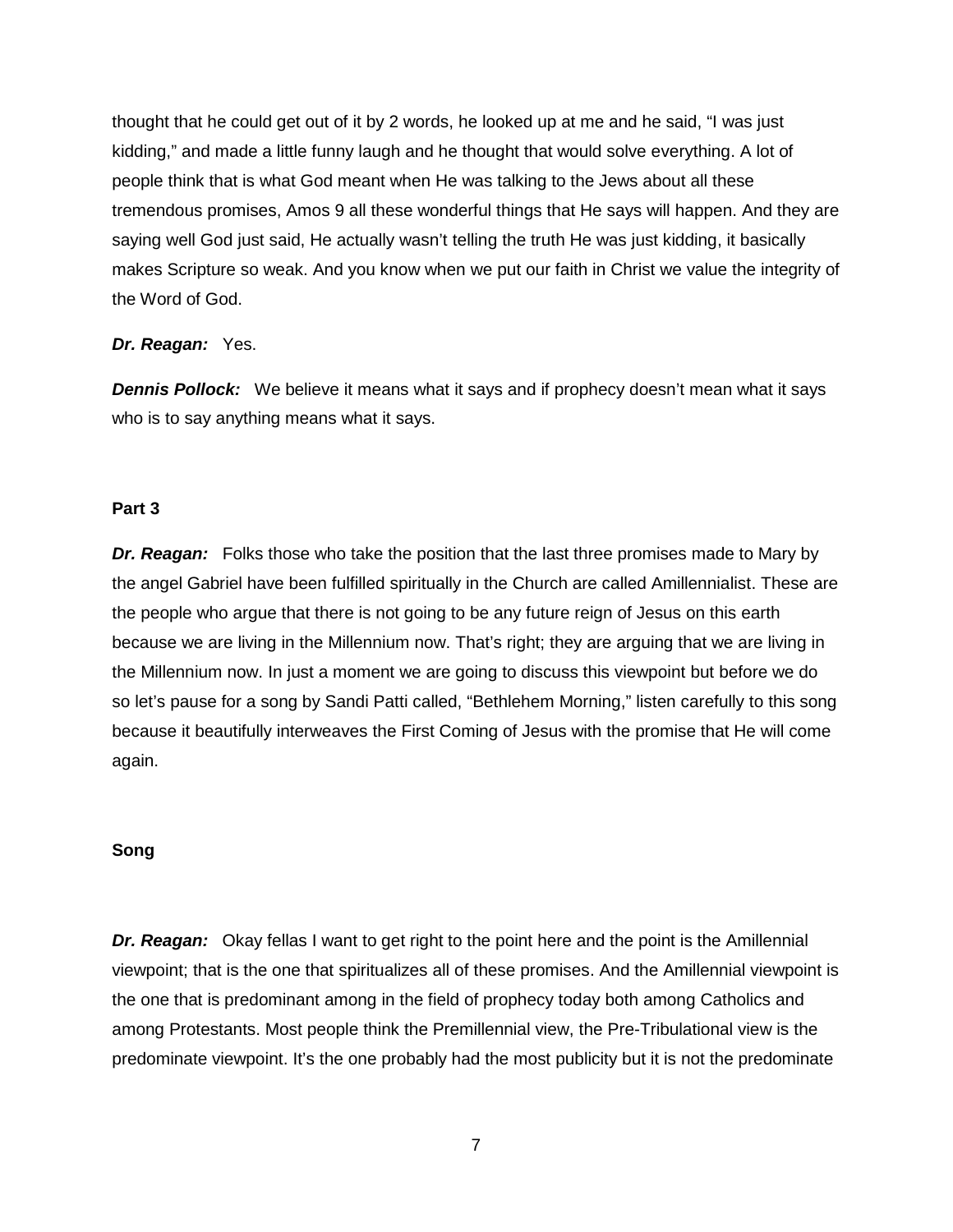viewpoint. The predominate view held by most churches is the Amillennial view, and one of the aspects of that viewpoint is that we are living in the Millennium right now. How about it, are we?

#### *Nathan Jones:* Go ahead Dennis.

*Dennis Pollock:* Well in Revelation 20 it describes the Millennium and gives us the number of years, and that is a 1,000 years which is why it is called the Millennium, six times it uses that number. And the Amillennialist says that's not really what its meaning. What its meaning is some indefinite period of time and we are already in it. There is just tremendous problems with that, but to me the biggest problem is this, if we are truly living in the Millennium then according to Revelation Satan has been bound, but not only bound but cast into a bottomless pit, the pit has been sealed up and the Bible plainly says He will deceive the nations no more. Deception is gone, there is no more deception. Dave I just got back from India where they were having a big celebration of the elephant god, I mean it was everywhere; people were celebrating Mr. Elephant God. I turned on the Indian television and there were parades with the elephant God. And millions and there are nearly a billion people and about 80% of those are Hindu and they love the elephant God. They are deceived. There are Muslims who are killing themselves, blowing themselves up, young men who are absolutely confident that the minute they die they will enter into a paradise and 70 virgins will be waiting for them and they will just have a marvelous time for eternity with those 70 virgins.

*Dr. Reagan:* What about our own nation? Where for the past few years the President of the United States has issued a proclamation in June proclaiming June to be the celebration of the gay and lesbian lifestyle.

*Dennis Pollock:* Yeah, so deception abounds. And to say that the nations are no more deceived, it's beyond stretching the truth, it is just absolutely shattering the truth, there is no way you can say that with a straight face as far as I am concerned.

*Nathan Jones:* And the way the Bible describes the Millennium.

*Dr. Reagan:* Yes.

*Nathan Jones:* I mean it is totally different than reality of today.

*Dr. Reagan:* Book of Isaiah has a picture.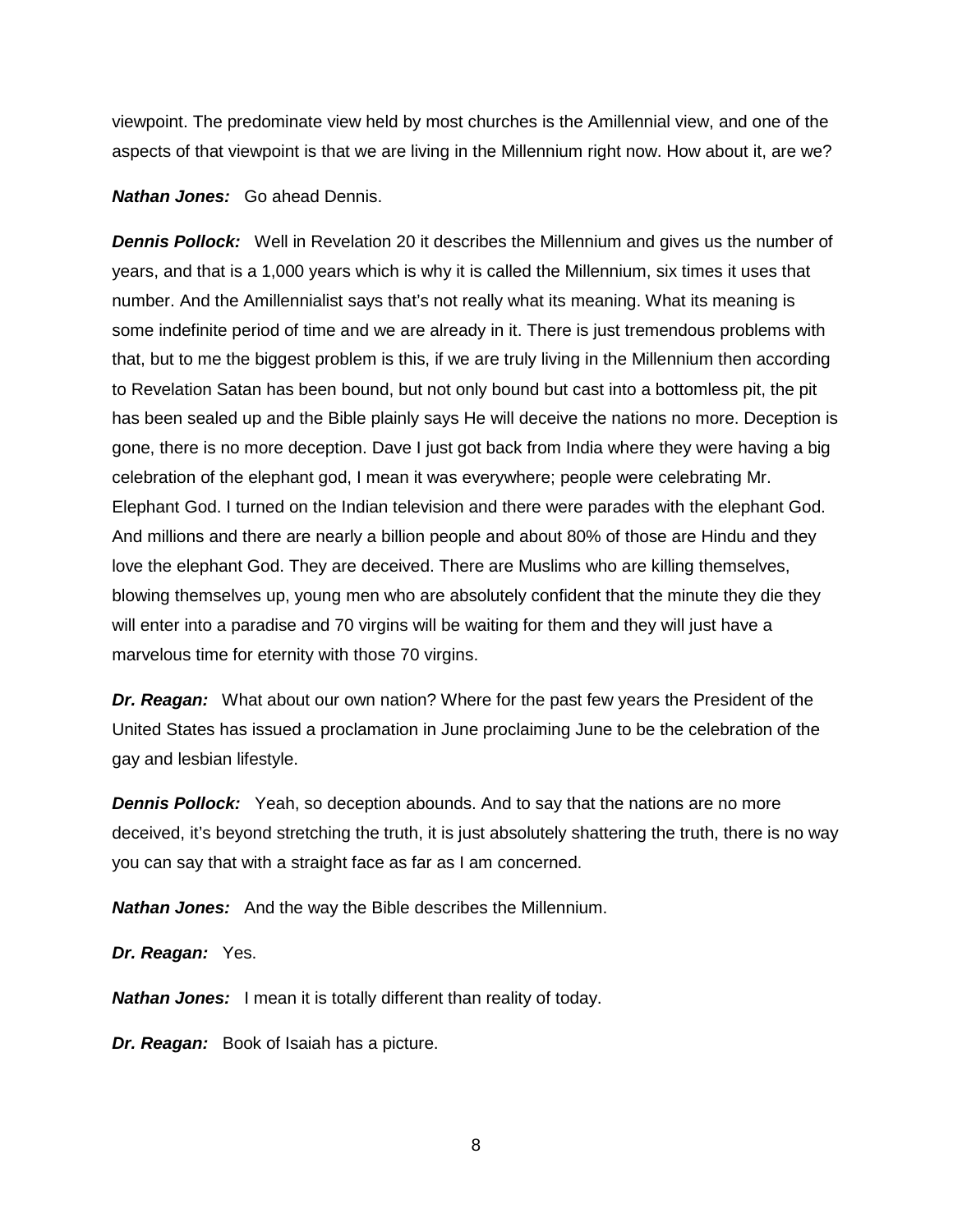*Nathan Jones:* Oh, look at Ezekiel 47 for instance it says that a river runs out of the Temple that the Lord will have here. Well where is that temple? And the Temple dimensions are massive, the size of a city, and it says the Dead Sea will flourish again and people will be fishing. I've been in the Dead Sea; there is nothing alive in the Dead Sea. I mean if the Dead Sea is not alive today then we are not living in the Millennium. And like you said, Satan, you can go to the Bible you can go to 1 John 5:19, it says, "The whole world is under the control of the evil one."

*Dr. Reagan:* That was written after the cross.

*Nathan Jones:* That was written after, exactly. So Satan is still in charge today.

*Dr. Reagan:* Well what about the wolf lying down with the lamb and the lion eating straw with the ox? Does that mean anything at all? Is that happening now?

**Dennis Pollock:** No it's definitely not happening. The only way you can get around that it that it didn't mean what it actually said.

#### *Nathan Jones:* Yes.

*Dennis Pollock:* But you know there is a reason that we use words. Why is it we don't just grunt at one another? There may be some housewives that say, "Well that is what my husband does to me." But, most of us use words and the reason is words have meanings behind them. And life would be utterly chaotic if words weren't associated with definite meanings. And the idea of a 1,000 years, the idea of this Millennium is so clearly lined up in the Bible that you cannot get around it. You know I am reminded of Daniel when he prayed in Daniel 9.

*Dr. Reagan:* Right.

*Dennis Pollock:* One of the greatest prayers of Scripture.

*Dr. Reagan:* You are right.

*Dennis Pollock:* He prays for Israel, he is praying for the release of the captives of Israel who are captives in Babylon. Now what was it that motivated Daniel to pray that incredible prayer? Daniel had been reading the prophet Jeremiah. And Jeremiah had said very plainly that the desolations of Israel in their captivity would be over after 70 years. Daniel did not say to himself….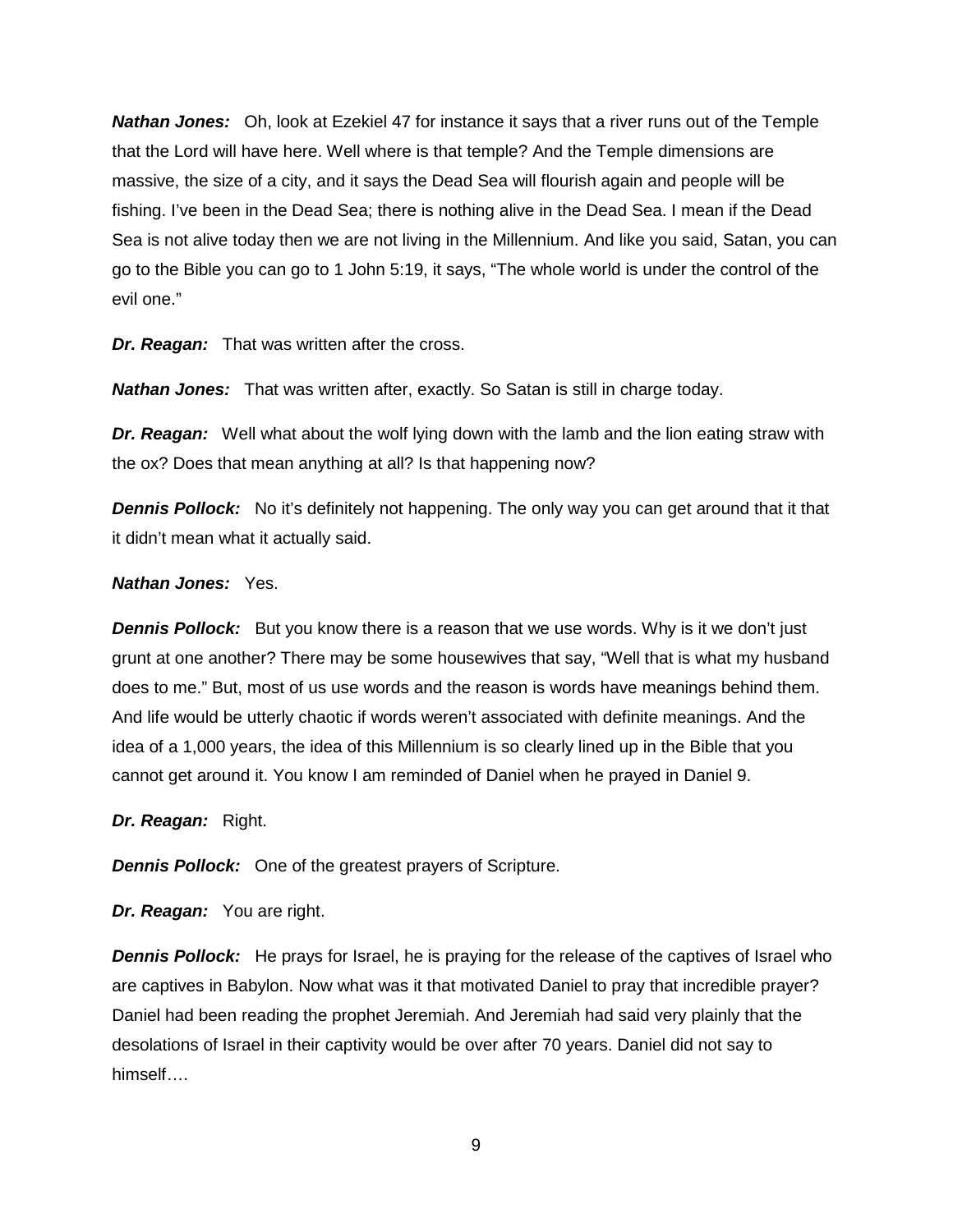*Dr. Reagan:* Oh, that is 7,000 years.

*Dennis Pollock:* Oh, that is 7,000 or 7 million, who knows! I think I will take a vote and we will see what 70 years really means. No, Daniel immediately put on the sack cloth and ashes began to fast and seek the Lord, absolutely confident that what God had said through Jeremiah was literally the case.

*Dr. Reagan:* That's right, that's right. I had a fellow one time tell me, I said, "You know it says six times in Revelation 20." He says, "Yeah, but that is only one chapter in the Bible, it only says it one chapter in the Bible." To me if God says it in one verse in the Bible, that is sufficient.

*Dennis Pollock:* Yeah.

*Nathan Jones:* How much do we need?

*Dr. Reagan:* How many times does He have to repeat it? Then I had another fellow say, "Well you know over in the Psalms it says, "God owns the cattle on a thousand hills, are there only 1,000 hills? No, so therefore that is symbolic, therefore the word thousand is symbolic."

*Nathan Jones:* Well isn't that the basic problem with Amillennialism; bad hermeneutics, bad study of the Bible.

**Dr. Reagan:** It's also you have to keep in mind that the meaning of words is determined by context.

*Nathan Jones:* Exactly.

*Dr. Reagan:* In one context a word may be symbolic, but in another context it would be very literal. But you've got to consider the context. You know Amillennialist often say that there isn't one verse in the Bible, not one that even implies Jesus will ever put His feet on the earth again. I heard that in sermon, after sermon, after sermon. Is that true? Is there any verse that implies Jesus will put His feet on this earth again?

*Nathan Jones:* Let me read the verse for you Zechariah 14:4, "On that day His feet will stand on the Mount of Olives east of Jerusalem, and the Mount of Olives will split in two from east to west forming a great valley with half of the mountain moving north, and half moving south." Or Acts 3:21, "He must remain in Heaven until the time comes for God to restore everything as He promised long ago from the holy prophets." He hasn't come to and restored anything yet because He isn't physically here yet.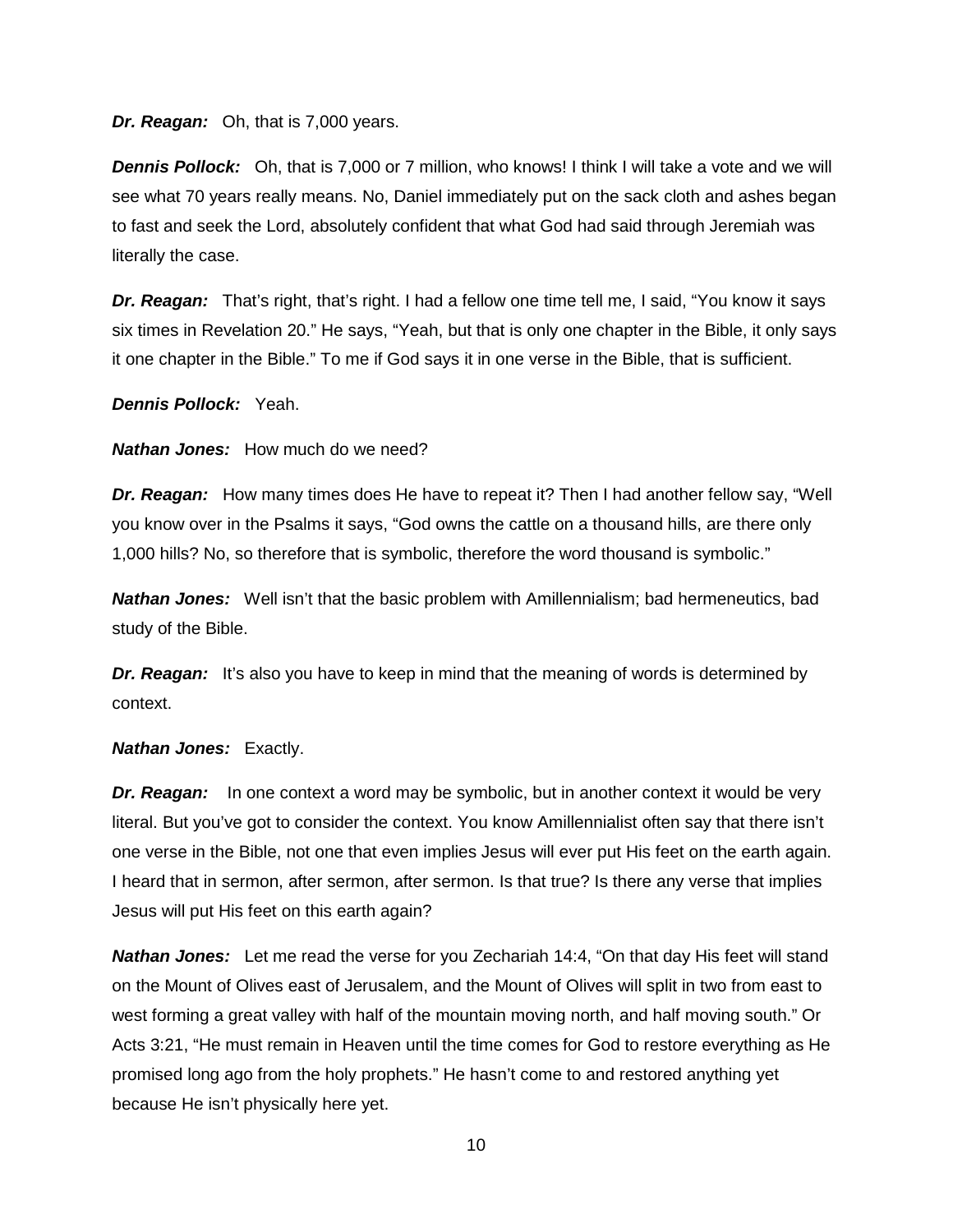*Dennis Pollock:* And Revelation says that He will strike the nations, He will rule them with a rod of iron. He will rule the nations, not just rule over the Christians in Heaven, but He will rule the nations.

*Dr. Reagan:* I was talking about that Zechariah 14 passage with an Amillennialist one time and I mentioned that and he said, "Well all Old Testament prophecy has been fulfilled. There isn't one prophecy in the Old Testament that hasn't been fulfilled." There are over 500 in the Old Testament about the Second Coming of Jesus. And I said, "What about this; when was if fulfilled?" He said, "I do not know, I have no idea, but it was fulfilled somewhere, sometime, some way." It was like talking to a brick wall.

*Dennis Pollock:* Yeah.

*Dr. Reagan:* And yet the Bible clearly says He is going to return to this earth.

*Nathan Jones:* How frustrating that must be for God. I mean He has given us all this insight into His future and His victory and our victory through Him, and so many people throw it out.

*Dr. Reagan:* There is also the position you hear so often that First Coming prophecies meant what they said and should be interpreted for their plain sense meaning, but Second Coming prophecies are all apocalyptic, and therefore that means you don't interpret them for their literal meaning.

**Dennis Pollock:** Yeah, but what right have they do say that?

#### *Nathan Jones:* Yes.

*Dennis Pollock:* Obviously we know that the First Coming prophecies were fulfilled literally. Who made them the decider to say that the Second Coming will not be fulfilled literally? Clearly they are meant. Imagine reading a history book on World War II where you knew only one thing, that nothing you read would be literally true. Every date would be coded so that it didn't really mean what it said. Every battle that's described wouldn't be true at all. So you're spending the whole time trying, "What did he really mean?"

*Nathan Jones:* Welcome to post-modernism Dennis.

**Dennis Pollock:** It would be a worthless book; I would trash it immediately and go get something that was literally true. And prophecy is essentially history written beforehand.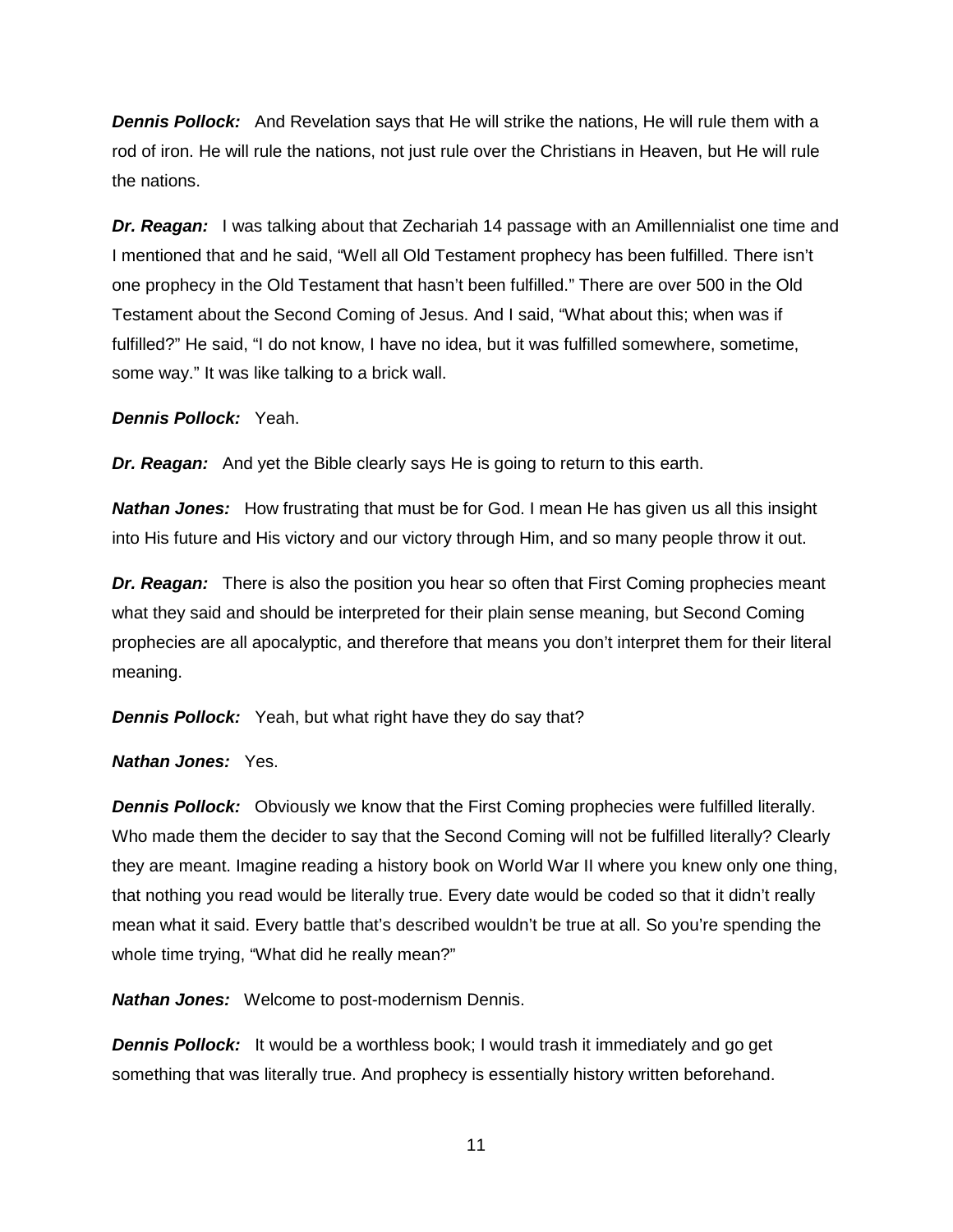*Dr. Reagan:* Yes. But it is so much fun to say, "Well, it doesn't really mean what it says. Let me tell you, let me tell you what it really means."

**Dennis Pollock:** Well it reminds me of the Jesus Seminar when these guys went around the country saying, "Well we are going to vote and tell you whether this was actually said by Jesus or not."

#### *Dr. Reagan:* Yes.

*Dennis Pollock:* They ended up saying about 90% of the words of Jesus were not said. But I thought what arrogance! Who are you to tell us that the Bible is not true?

*Dr. Reagan:* Well I think the best approach to the whole Bible from beginning to end, not just prophecy, but all of it is what I call that golden rule of interpretation; if the plain sense makes sense don't look for any sense or you will end up with nonsense. Just take it for it plain sense meaning. Sometimes it may be symbolic, but symbols also have a plain sense meaning.

#### *Dennis Pollock:* Yeah.

**Dr. Reagan:** I mean Jesus is never called the tumble weed of Texas because that is a terrible image, He is called you know the Rose of Sharon because it is a beautiful image. That may be symbolic but it has a literal meaning behind it.

*Dennis Pollock:* Yeah, and where there is symbolism, and granted there is symbolism in Scripture, but it is obvious symbolism, it's not something you have to scratch your head and wonder. The Bible speaks about a harlot that is going to ride a beast in the last days, but we are not literally looking or expecting that a harlot will be on top of a beast, that was obviously symbolic. But the Scripture if it doesn't obviously declare or make it appear to be a symbol there is no reason for us to say it should be one.

#### **Part 4**

*Dr. Reagan:* Well folks that is our time for this program. The last three promises that the Angel Gabriel made to Mary are glorious ones for all believers. Don't let anyone rob you of their glory by spiritualizing them with nonsensical arguments that they really don't mean what they say, or that they have already been fulfilled in some strange mysterious, and spiritual way. Again the